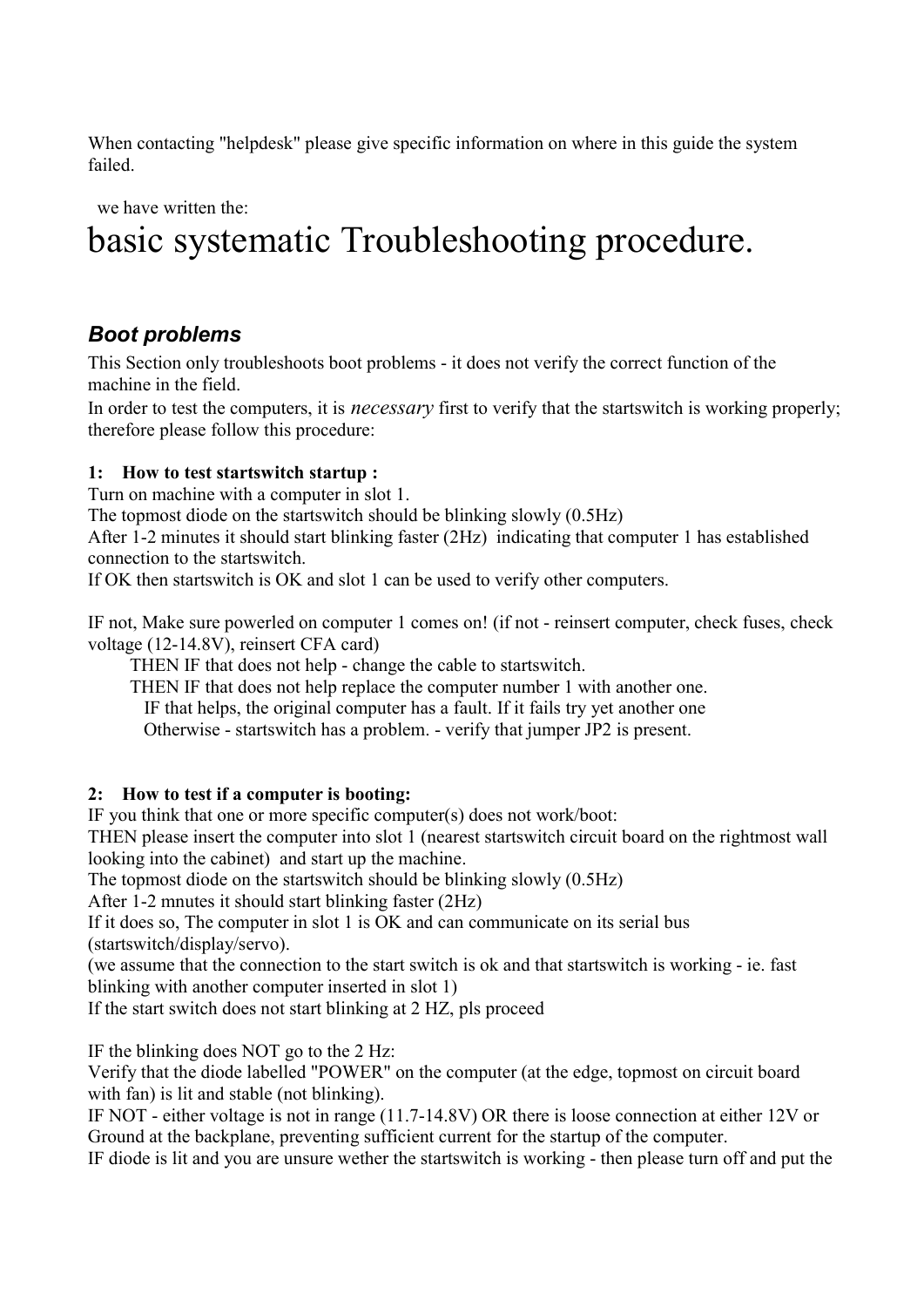computer at slot 3 and startup and verify that Display is staying at the "Robovator...please wait" message. This confirms a faulty computer.

If display however works - then there is a problem with the connection to the startswitch - hence this double check - proceed below "How to test the startswitch"

Note: this test can also be done at slot 3 - if display continues to the "Loading System...100% Done" message, then the computer as such IS working. However if it does not, there can be problems with display and/or Servo and the cables to these units. Therefore testing in slot 1 is somewhat more likely to be trusted. Testing in both slots is the safest!

Few things to do with faulty computer (one thing at a time !! )

0. Verify basic hardware boot by removing ALL computers from the cabinet except the one under test.

 When powered up there should be a short beep from the computer board (not the display). If this beep does not come

goto step 5 or replace the computer.

1. take out CFA card and reinsert

2. Replace CFA card with one from another computer that works - if this helps, get a new one from the manufacturer.

3. take off and reinsert jumper JP3 on the middle circuit board (only applies to versions 8 to 11) iokort version 12 does not have this jumper.

3. verify the insertion and orientation (stripe furthest away from backplane) of the wide grey ribbon cable connecting the motherboard with the middle circuit board.

4. Replace the ribbon cable with one from another computer that does work

5. reset cmos by moving jumper JP4 on motherboard (it might need to boot once without USB key before working correctly)

#### 3: Testing slot 3

First verify that you have a working computer by placing it in slot 1 (assuming that startswitch is working).

Now, put a working computer (one which have passed the test No 2) in slot 3 and start up.

Because you have tested it to work with the startswitch - it MUST also work with display and servo. Therefore after 1-2 minutes it will change from "Robovator...Please wait" message, to "Loading System...100% Done" message.

(NOTE: In this situation - the blinking diode on the startswitch should go into its fastest blinking mode (10Hz) if everything else is working)

IF it does NOT do so - then there is a problem with either the display, the cable on the display, the plug on the cabinet, the internal cable from backplane to the cabinet plug OR a short circuit in the cable to the servo.

IF display is stuck at the "Loading System...100% Done" - then there is problems with the USB key or the files therein. Check that the USB cable is connected to the computer number 3 and that the USB stick is seated. If this does not help - then USB key or usb cable is faulty. The startswitch diode will NOT start blinking at 10Hz.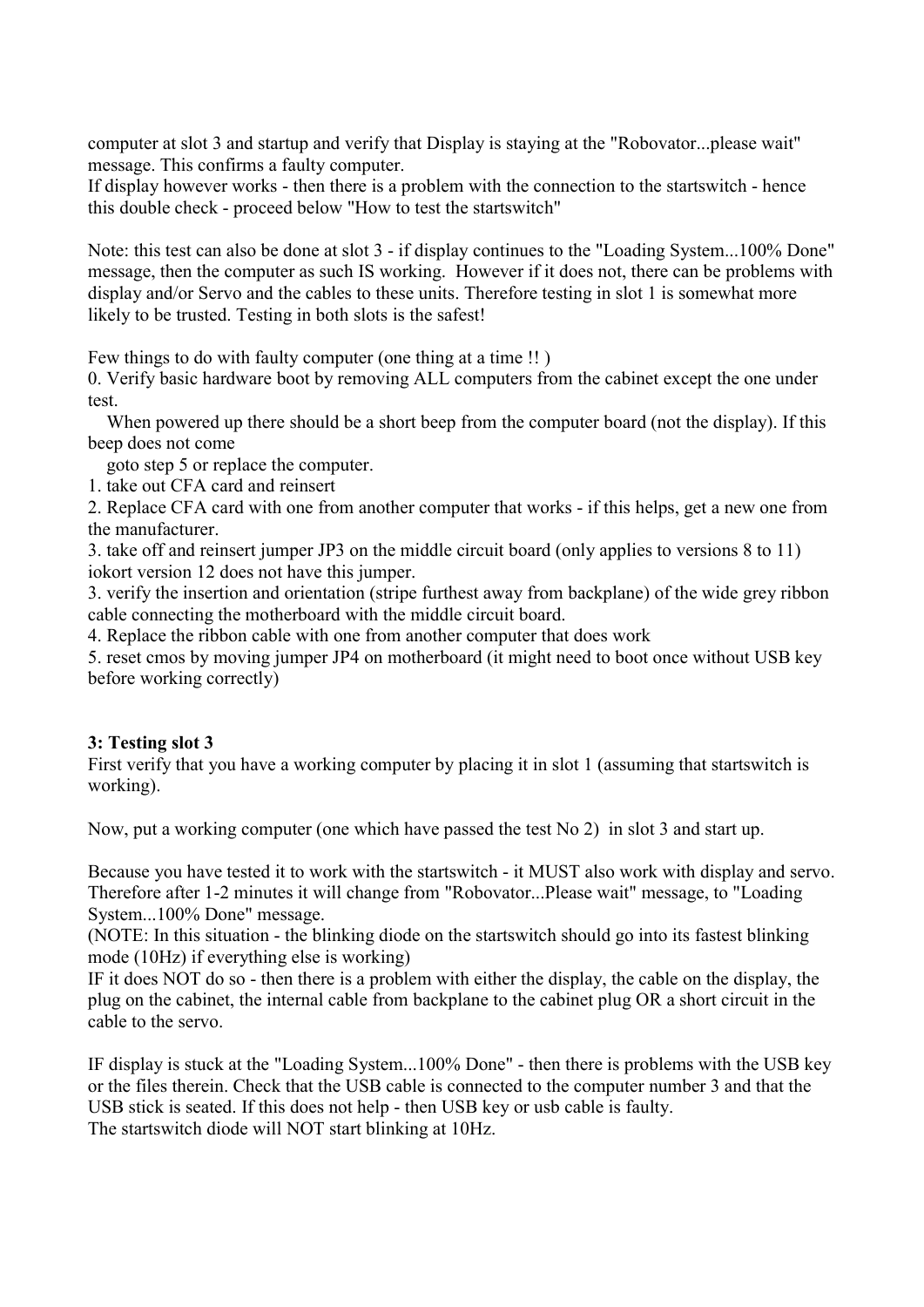IF display continues but stops at the "syncing power controller", then go to "Testing if communication from slot 3 to 1 is working"

#### 4: Testing communication from slot 3 to slot 1

1. Verify that you have a working computer in slot 1 (How to test if a computer is booting)

2. Verify that startswitch is working (how to test startswitch)

THEN IF display continues to stop at the "syncing power controller" then there must be problems with the LAN connection and/or the synchronization of the software:

1. Verify/check/replace the LAN cables to/from computer 1+3 and the power to the LAN switch. Try using another socket in the LAN switch. Please note any change in the number of lights on the LAN switch. There should be as many lights as there are computers connected  $+1$  for power. 2. Check/replace the narrow ribbon cable on first computer 3 - then on computer 1. Orientation is stripe furthest away from backplane on both connectors.

3. use a correctly configured computer with the SW\_interface program running before startup to see numbers changing during boot in the "ROBOVATOR Segment STAUS" window. (1) means loading files. (2) means main program loading and running. a Filled/black/green dot means that user has pressed ESC and ENT and computer is at the main menu. a (3) means that main program has failed and ended.

(Note: IF you recently have made changes to the USB key OR updated software and problems arose at first boot after change - then there is problems with missing or faulty files on the usb key. Recreate from backup. Always make backup before manual changes.)

--

After succes with these steps - system should boot fully and ask to start PTO. - Please do NOT be Too fast on the buttons at this stage. When asked to press ENT to continue, it is adviseable to wait at least one second before pressing ENT to get to the main menu.

Go into "Other"->Cams online to verify that all 1-8 cams show an "A". (this only applies to machines with up to 8 rows). Those with 0 has either not booted or cannot communicate via LAN. Please put them one after another in slot 1 to verify them. computer 1 is the rightmost "A".

If this is ok - do tests in the field. If one computer fails - move it to another position and test again to verify if problem is related to computer or backplane.

Tools not moving can be either electric failure on computer, backplane, hydraulic, cables or camera. Using sw inspector software will help eliminating the camera.

Moving computer with error following, identifies computer as problem.

(Remember to start at the top of this manual at each boot)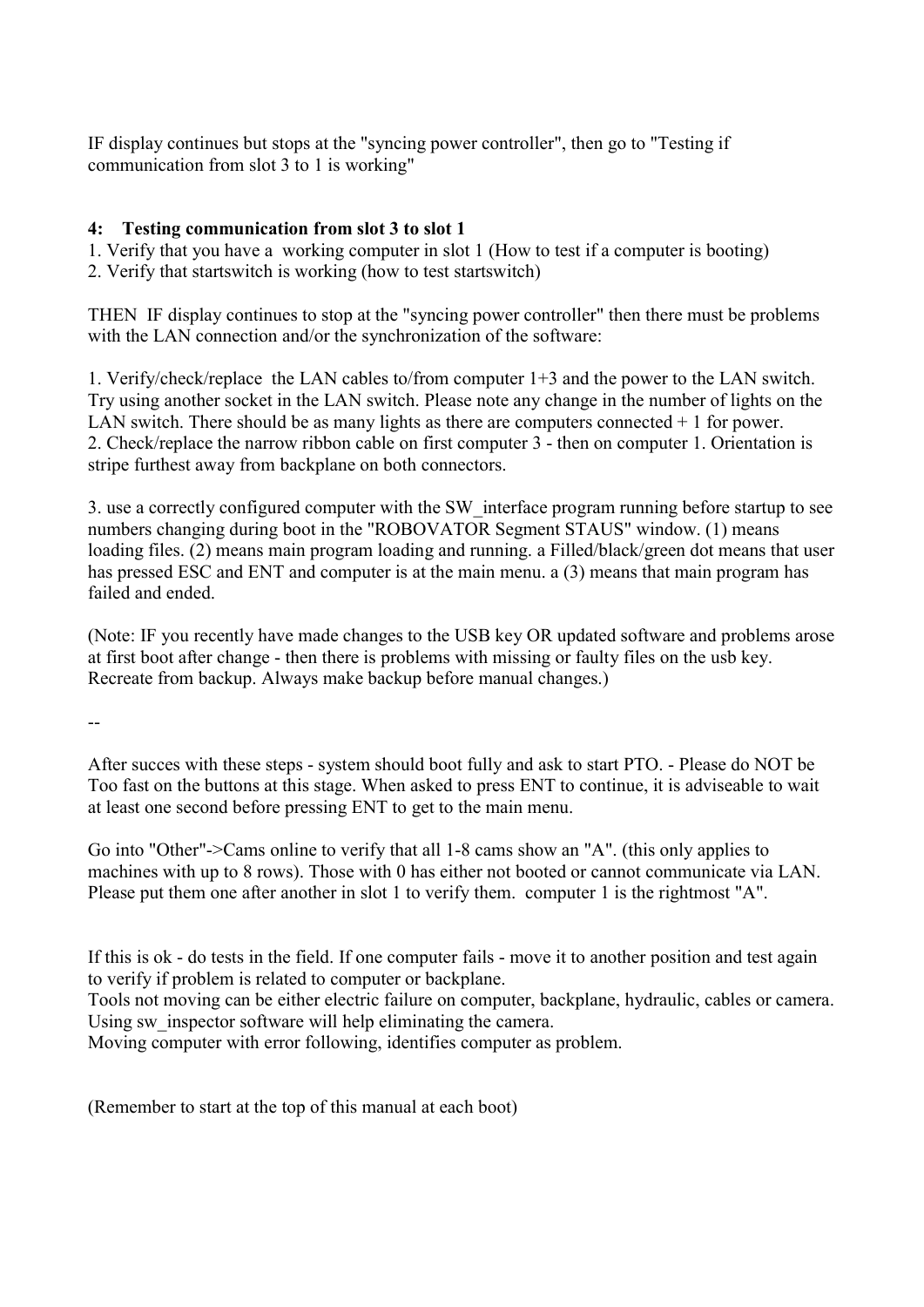# Servocontroller troubleshooting

#### UNPRECISE STEERING IS DUE TO CAMERA PROBLEMS

- 1. does the display give a message like "no servo connect) at startup? If yes, check all cables to servocontroller. If this does not solve the problem, replace servocontroller
- 2. Does display give a message like "pls lift machine" if yes, check that the sensor sensing the that the machine is lifted functions properly, check that the signal is present at the startswitch. (see that the diode comes on and off when the machine is lifted and lowered)
- 3. Does the display give a message like "error at initialisation? When the machine is initialised? If yes, check the the ball bearings allows free movement of the frame.
- 4. Read the system pressure on the display, is it between 60 and 100 bar? If not, check the cables to the hydraulic valve controlling the pressure. (bottom of machine close to electric battery) If no pressure, hydraulic valve maybe defect)
- 5. If still problem with servocontroller, remove the connectors (mark the positions) and connect a wire from battery to the valves (right valve at bottom of tank looking into the machine). If you connect the outer spool to the battery, the frame should move in the one direction , when you connect the other spool to the battery, the frame should move in the other direction. If the frame does not move, and the pressure is ok, the frame is stuck or the valve is clogged.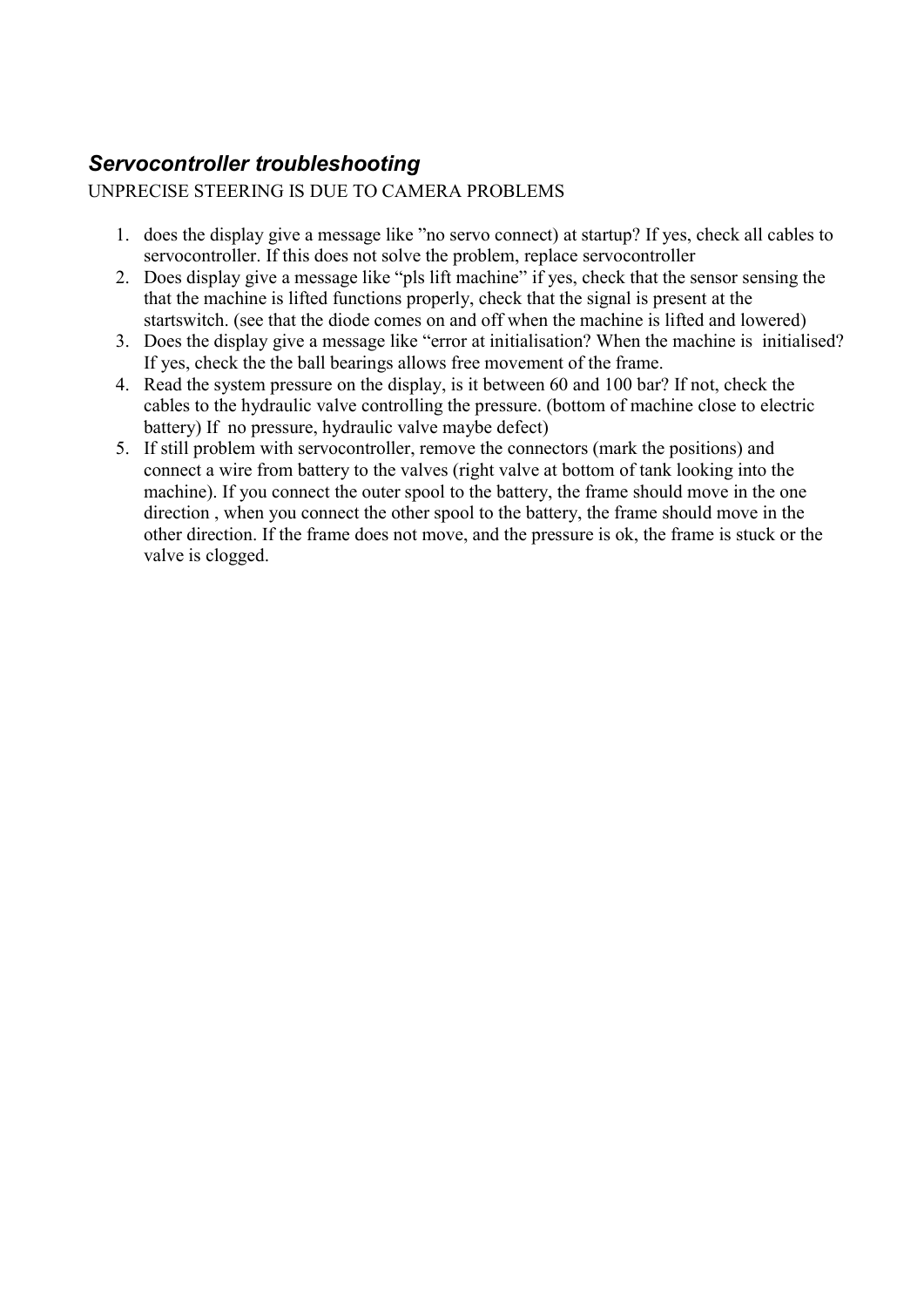## One or more rows do not work:

If one row starts to make mistakes, the reason can be that the data from the camera is missing.

First check that the computer is "online" and that there is no lamp error.

Check that the tools can operate: In the menu "toolmode" choose "calibrate"

Go to the main menu and activate the machine: The tools should close. Deactivate the machine: The tools should open. If the tools fails to operate, check the glass uses on the startswitch. Check the cables to the valve, check the valve.

If valves are ok, check the image of the camera. Use a smartphone or a tablet to access the machine via WI-FI or via cable if the machine has no WI-FI.

If the image is OK look for the blue tool marks in the image. If the blue marks are missing, change the settings to smaller plant size.

If the image is not ok, look for loose connections of the 3 cables between the camera and the backplane of the computer. Take out the cables and inspect the connectors for dirt and insert the connectors again. Do this also on the camera end of the cables. Be careful not to put the cables in the wrong sockets. If problem persists switch the computers to see if problem stays on this row.

If more than one row does not work properly the reason can be that the speed signal is missing.

Check that the wheel is allowed to run on the ground at all times and not lifted into the air. Check the cables from the wheel to the machine.

Remove the speed connectors from the backplane one at a time and put them back into their sockets. Remove and replace the 2 black jumpers on the backplane with the jumpers installed.

To check if there is a problem with the speed signal do this:

In the display go to "trip menu" read the display. Mark the position of the wheel. Turn the wheel 10 revolutions forward. Turn the whell 10 turns backward to the same position. Reed the display. The reading should be very close to the first reading.

If the error is more than 3% there is a problem with the wheel, cabels or other hardware.

Note: The speed signal was reversed from PWR version 003C to 003D.

### Cams lost but the machine is still working:

The LAN switch is defect or the LAN cables/connectors have problems. Check/replace the narrow grey cable from mainboard to IO-board

## Display says "wait" and nothing happens:

There is no communication between computer 3 and display or computer 3 is defect. Check the display cable. Switch the computer 3 with another computer. (beware of the USB cable) If this